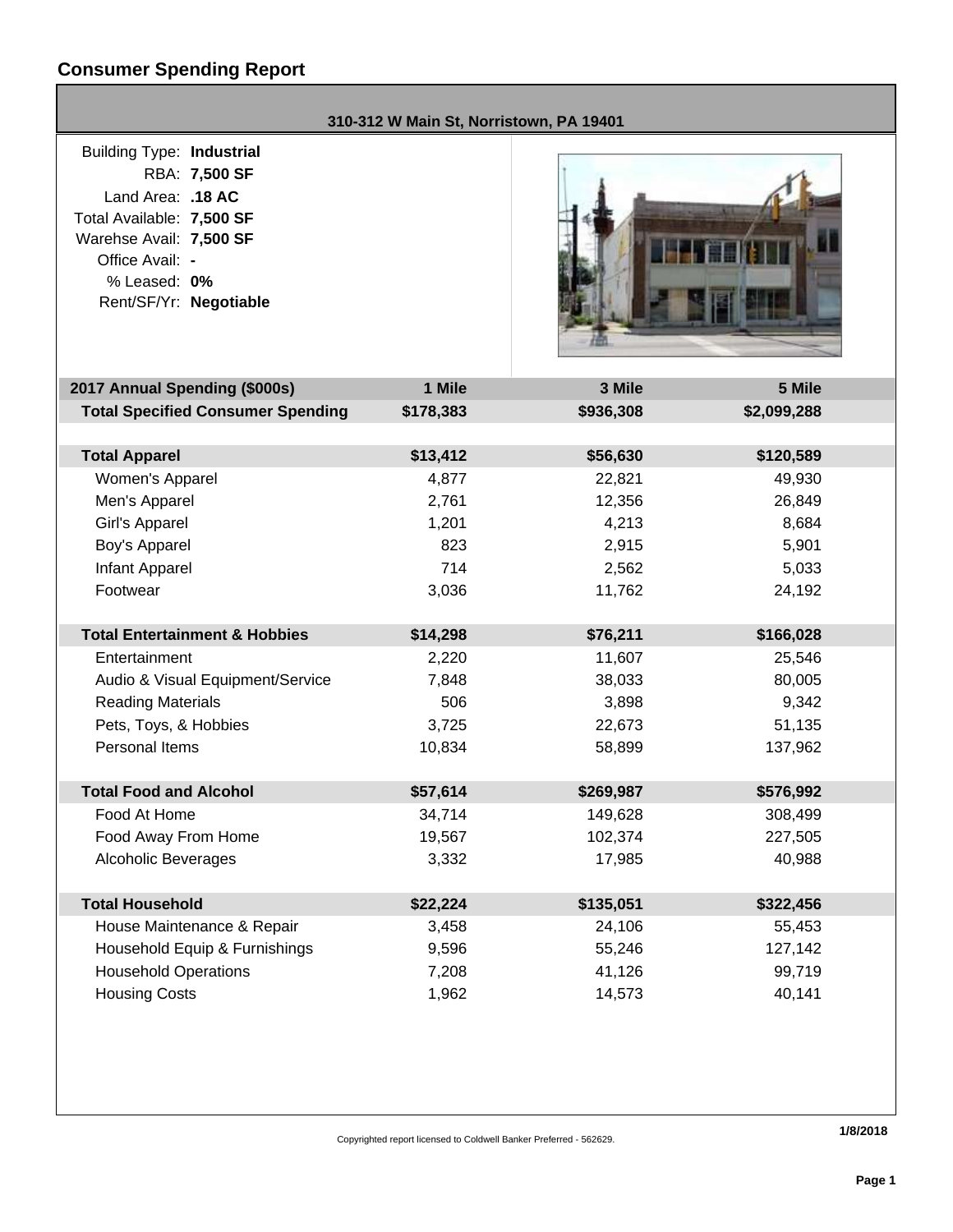# **Consumer Spending Report**

| 310-312 W Main St, Norristown, PA 19401 |          |           |           |  |  |  |  |
|-----------------------------------------|----------|-----------|-----------|--|--|--|--|
|                                         |          |           |           |  |  |  |  |
| 2017 Annual Spending (000s)             | 1 Mile   | 3 Mile    | 5 Mile    |  |  |  |  |
| <b>Total Transportation/Maint.</b>      | \$40,999 | \$228,151 | \$508,523 |  |  |  |  |
| <b>Vehicle Purchases</b>                | 13,560   | 89,179    | 202,992   |  |  |  |  |
| Gasoline                                | 15,525   | 74,379    | 155,136   |  |  |  |  |
| <b>Vehicle Expenses</b>                 | 1,867    | 8,070     | 20,240    |  |  |  |  |
| Transportation                          | 4,782    | 25,733    | 61,425    |  |  |  |  |
| Automotive Repair & Maintenance         | 5,266    | 30,790    | 68,730    |  |  |  |  |
|                                         |          |           |           |  |  |  |  |
| <b>Total Health Care</b>                | \$8,465  | \$49,052  | \$109,625 |  |  |  |  |
| <b>Medical Services</b>                 | 4,749    | 27,644    | 63,028    |  |  |  |  |
| <b>Prescription Drugs</b>               | 2,819    | 16,380    | 35,544    |  |  |  |  |
| <b>Medical Supplies</b>                 | 897      | 5,028     | 11,052    |  |  |  |  |
|                                         |          |           |           |  |  |  |  |
| <b>Total Education/Day Care</b>         | \$10,538 | \$62,328  | \$157,114 |  |  |  |  |
| Education                               | 7,148    | 39,705    | 98,359    |  |  |  |  |
| Fees & Admissions                       | 3,390    | 22,622    | 58,755    |  |  |  |  |
|                                         |          |           |           |  |  |  |  |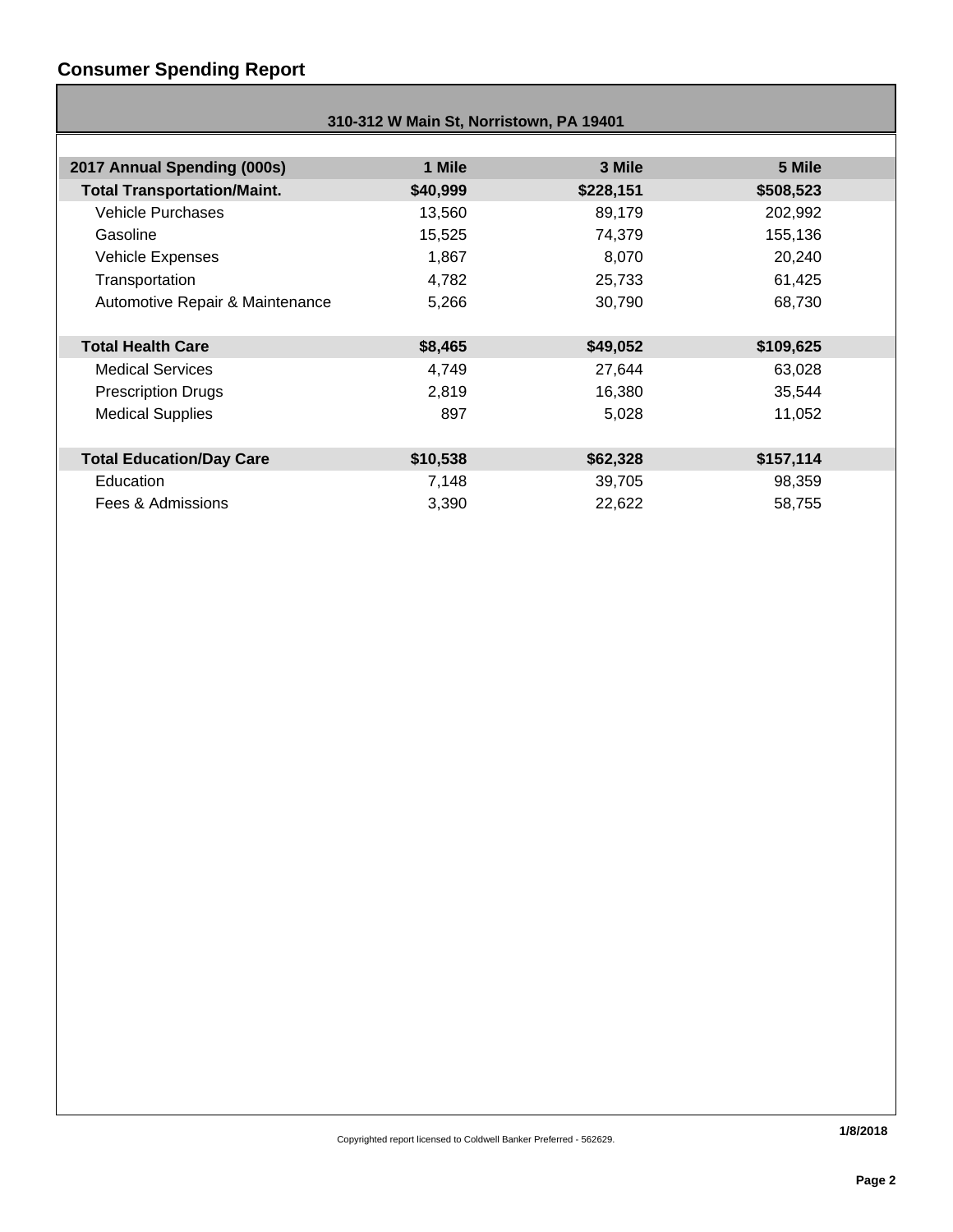#### **310-312 W Main St, Norristown, PA 19401**

**7,500 SF** Total Available: **.18 AC** Land Area: **Building Type: Industrial** RBA: **7,500 SF**

**0%** % Leased: **-** Office Avail: **7,500 SF** Warehse Av: Rent/SF/Yr: **Negotiable**



| <b>Business Employment by Type</b>          | # of Businesses | # Employees      | #Emp/Bus         |
|---------------------------------------------|-----------------|------------------|------------------|
| <b>Total Businesses</b>                     | 1,242           | 13,474           | 11               |
| Retail & Wholesale Trade                    | 184             | 1,119            | $\,6$            |
| <b>Hospitality &amp; Food Service</b>       | 67              | 461              | $\overline{7}$   |
| Real Estate, Renting, Leasing               | 47              | 385              | 8                |
| Finance & Insurance                         | 78              | 307              | 4                |
| Information                                 | 24              | 198              | 8                |
| <b>Scientific &amp; Technology Services</b> | 181             | 877              | 5                |
| <b>Management of Companies</b>              | $\pmb{0}$       | $\boldsymbol{0}$ | $\boldsymbol{0}$ |
| Health Care & Social Assistance             | 225             | 2,668            | 12               |
| <b>Educational Services</b>                 | 16              | 2,137            | 134              |
| <b>Public Administration &amp; Sales</b>    | 77              | 2,326            | 30               |
| Arts, Entertainment, Recreation             | 13              | 220              | 17               |
| Utilities & Waste Management                | 44              | 479              | 11               |
| Construction                                | 66              | 576              | $\boldsymbol{9}$ |
| Manufacturing                               | 50              | 979              | 20               |
| Agriculture, Mining, Fishing                | $\pmb{0}$       | $\boldsymbol{0}$ | $\boldsymbol{0}$ |
| <b>Other Services</b>                       | 170             | 742              | 4                |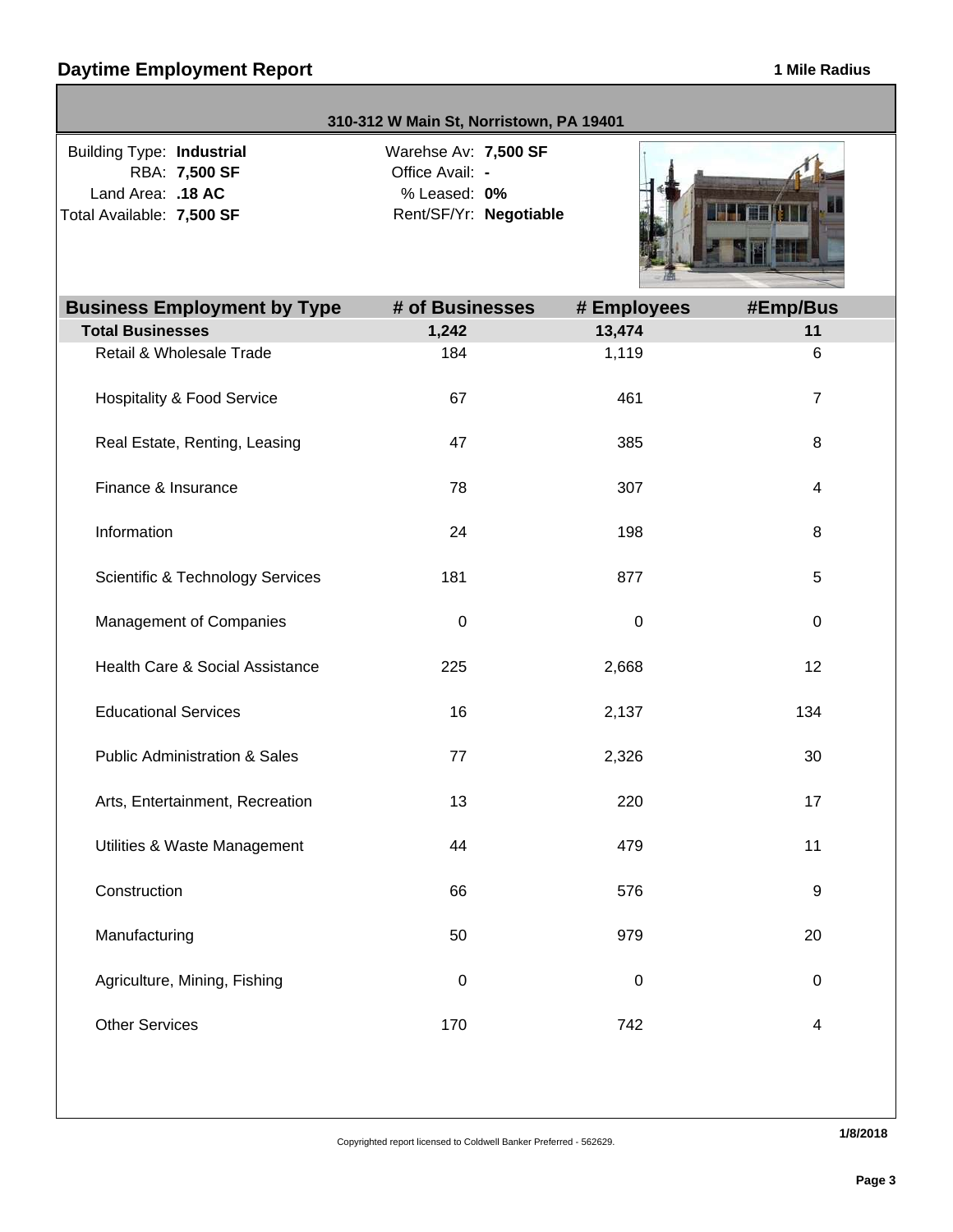| 310-312 W Main St, Norristown, PA 19401                                                   |                                                            |                        |        |               |               |       |
|-------------------------------------------------------------------------------------------|------------------------------------------------------------|------------------------|--------|---------------|---------------|-------|
| <b>Building Type: Industrial</b><br>RBA: 7,500 SF<br>Land Area: . 18 AC<br>Total 7,500 SF | Warehse Avail: 7,500 SF<br>Office Avail: -<br>% Leased: 0% | Rent/SF/Yr: Negotiable |        |               |               |       |
| <b>Radius</b>                                                                             | 1 Mile                                                     |                        | 3 Mile |               | 5 Mile        |       |
| <b>Population</b>                                                                         |                                                            |                        |        |               |               |       |
| 2022 Projection                                                                           | 26,996                                                     |                        | 94,543 |               | 184,866       |       |
| 2017 Estimate                                                                             | 26,819                                                     |                        | 93,070 |               | 181,444       |       |
| 2010 Census                                                                               | 27,525                                                     |                        | 91,147 |               | 175,030       |       |
| Growth 2017 - 2022                                                                        | 0.66%                                                      |                        | 1.58%  |               | 1.89%         |       |
| Growth 2010 - 2017                                                                        | $-2.56%$                                                   |                        | 2.11%  |               | 3.66%         |       |
| 2017 Population by Age                                                                    | 26,819                                                     |                        | 93,070 |               | 181,444       |       |
| Age 0 - 4                                                                                 | 2,018                                                      | 7.52%                  | 5,984  | 6.43%         | 10,948        | 6.03% |
| Age 5 - 9                                                                                 | 2,080                                                      | 7.76%                  | 5,959  | 6.40%         | 10,816        | 5.96% |
| Age 10 - 14                                                                               | 1,951                                                      | 7.27%                  | 5,501  | 5.91%         | 10,460        | 5.76% |
| Age 15 - 19                                                                               | 1,778                                                      | 6.63%                  | 4,968  | 5.34%         | 10,150        | 5.59% |
| Age 20 - 24                                                                               | 1,803                                                      | 6.72%                  | 4,896  | 5.26%         | 10,037        | 5.53% |
| Age 25 - 29                                                                               | 2,227                                                      | 8.30%                  | 6,215  | 6.68%         | 11,910        | 6.56% |
| Age 30 - 34                                                                               | 2,514                                                      | 9.37%                  | 7,713  | 8.29%         | 14,109        | 7.78% |
| Age 35 - 39                                                                               | 2,211                                                      | 8.24%                  | 7,343  | 7.89%         | 13,300        | 7.33% |
| Age 40 - 44                                                                               | 1,856                                                      | 6.92%                  | 6,515  | 7.00%         | 12,100        | 6.67% |
| Age 45 - 49                                                                               | 1,659                                                      | 6.19%                  | 6,137  | 6.59%         | 12,044        | 6.64% |
| Age 50 - 54                                                                               | 1,576                                                      | 5.88%                  | 6,151  | 6.61%         | 12,595        | 6.94% |
| Age 55 - 59                                                                               | 1,451                                                      | 5.41%                  | 6,010  | 6.46%         | 12,494        | 6.89% |
| Age 60 - 64                                                                               | 1,185                                                      | 4.42%                  | 5,300  | 5.69%         | 10,982        | 6.05% |
| Age 65 - 69                                                                               | 900                                                        | 3.36%                  | 4,439  | 4.77%         | 9,110         | 5.02% |
| Age 70 - 74                                                                               | 621                                                        | 2.32%                  | 3,350  | 3.60%         | 6,834         | 3.77% |
| Age 75 - 79                                                                               | 412                                                        | 1.54%                  | 2,439  | 2.62%         | 4,986         | 2.75% |
| Age 80 - 84                                                                               | 283                                                        | 1.06%                  | 1,877  | 2.02%         | 3,876         | 2.14% |
| Age 85+                                                                                   | 295                                                        | 1.10%                  |        | 2,274 2.44%   | 4,692         | 2.59% |
| Age $65+$                                                                                 | 2,511                                                      | 9.36%                  |        | 14,379 15.45% | 29,498 16.26% |       |
| <b>Median Age</b>                                                                         | 33.10                                                      |                        | 38.60  |               | 39.60         |       |
| <b>Average Age</b>                                                                        | 34.20                                                      |                        | 39.10  |               | 39.80         |       |
|                                                                                           |                                                            |                        |        |               |               |       |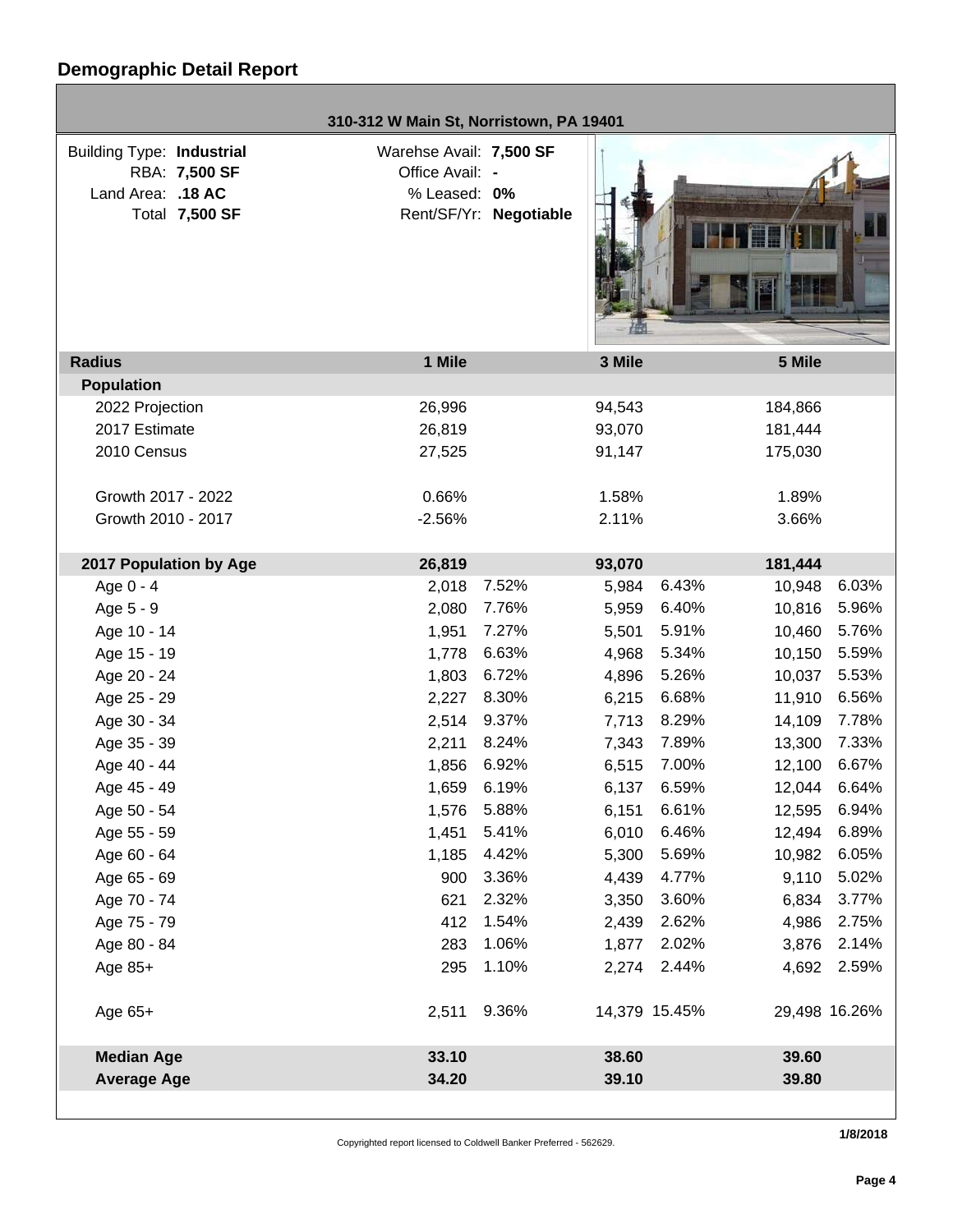# **Demographic Detail Report**

г

| 310-312 W Main St, Norristown, PA 19401                |                |               |                 |               |                  |               |  |
|--------------------------------------------------------|----------------|---------------|-----------------|---------------|------------------|---------------|--|
| <b>Radius</b>                                          | 1 Mile         |               | 3 Mile          |               | 5 Mile           |               |  |
| 2017 Population By Race                                | 26,819         |               | 93,070          |               | 181,444          |               |  |
| White                                                  |                | 14,746 54.98% |                 | 64,555 69.36% | 137,526 75.80%   |               |  |
| <b>Black</b>                                           |                | 9,893 36.89%  |                 | 18,282 19.64% |                  | 24,337 13.41% |  |
| Am. Indian & Alaskan                                   |                | 267 1.00%     | 441             | 0.47%         |                  | 538 0.30%     |  |
| Asian                                                  | 707            | 2.64%         |                 | 6,977 7.50%   | 14,830           | 8.17%         |  |
| Hawaiian & Pacific Island                              | 81             | 0.30%         | 118             | 0.13%         | 136              | 0.07%         |  |
| Other                                                  |                | 1,126 4.20%   |                 | 2,697 2.90%   | 4,077            | 2.25%         |  |
| <b>Population by Hispanic Origin</b>                   | 26,819         |               | 93,070          |               | 181,444          |               |  |
| Non-Hispanic Origin                                    |                | 17,668 65.88% |                 | 79,641 85.57% | 165,237 91.07%   |               |  |
| Hispanic Origin                                        |                | 9,151 34.12%  |                 | 13,429 14.43% |                  | 16,207 8.93%  |  |
|                                                        |                |               |                 |               |                  |               |  |
| 2017 Median Age, Male                                  | 32.60          |               | 37.40           |               | 38.30            |               |  |
| 2017 Average Age, Male                                 | 33.50          |               | 37.70           |               | 38.60            |               |  |
|                                                        |                |               |                 |               |                  |               |  |
| 2017 Median Age, Female                                | 33.60          |               | 39.90           |               | 41.10            |               |  |
| 2017 Average Age, Female                               | 34.90          |               | 40.40           |               | 41.00            |               |  |
|                                                        |                |               |                 |               |                  |               |  |
| 2017 Population by Occupation<br><b>Classification</b> | 20,414         |               | 74,626          |               | 147,185          |               |  |
| Civilian Employed                                      |                | 13,115 64.25% |                 | 49,158 65.87% |                  | 96,065 65.27% |  |
| Civilian Unemployed                                    |                | 963 4.72%     |                 | 2,595 3.48%   |                  | 4,062 2.76%   |  |
| Civilian Non-Labor Force                               |                | 6,327 30.99%  |                 | 22,832 30.60% |                  | 46,992 31.93% |  |
| <b>Armed Forces</b>                                    | 9              | 0.04%         |                 | 41 0.05%      |                  | 66 0.04%      |  |
|                                                        |                |               |                 |               |                  |               |  |
| <b>Households by Marital Status</b><br>Married         |                |               |                 |               |                  |               |  |
| Married No Children                                    | 2,782<br>1,441 |               | 15,757<br>9,424 |               | 34,656<br>20,418 |               |  |
|                                                        |                |               |                 |               |                  |               |  |
| Married w/Children                                     | 1,340          |               | 6,333           |               | 14,238           |               |  |
| 2017 Population by Education                           | 18,559         |               | 69,627          |               | 136,055          |               |  |
| Some High School, No Diploma                           |                | 3,371 18.16%  |                 | 7,160 10.28%  | 9,956            | 7.32%         |  |
| High School Grad (Incl Equivalency)                    |                | 7,283 39.24%  |                 | 20,967 30.11% |                  | 33,542 24.65% |  |
| Some College, No Degree                                |                | 3,854 20.77%  |                 | 15,425 22.15% |                  | 27,127 19.94% |  |
| Associate Degree                                       | 1,368          | 7.37%         | 3,865           | $5.55\%$      | 7,021            | 5.16%         |  |
| <b>Bachelor Degree</b>                                 | 1,765          | 9.51%         |                 | 13,979 20.08% |                  | 33,056 24.30% |  |
| <b>Advanced Degree</b>                                 | 918            | 4.95%         |                 | 8,231 11.82%  |                  | 25,353 18.63% |  |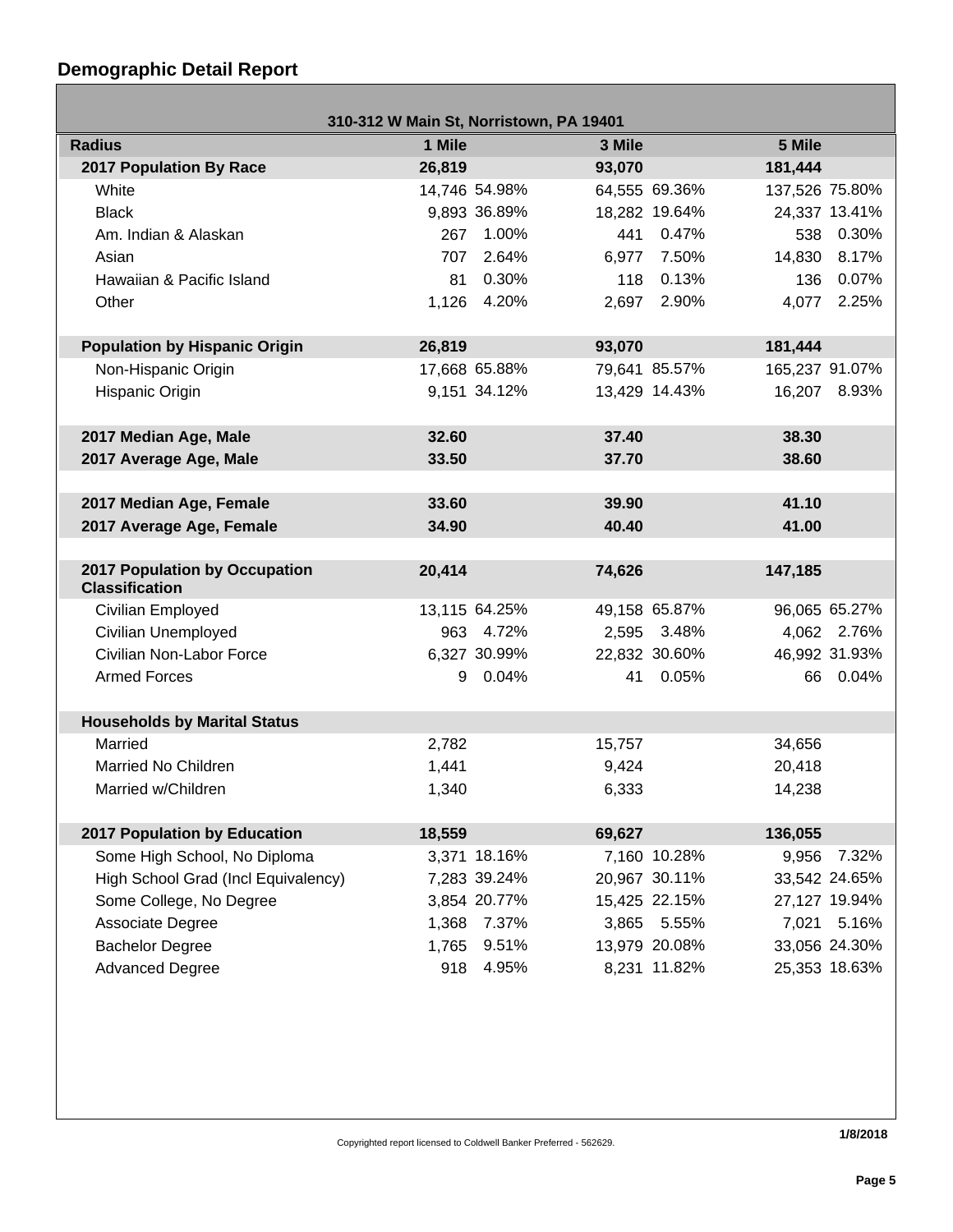# **Demographic Detail Report**

|                                      | 310-312 W Main St, Norristown, PA 19401 |              |        |               |         |               |
|--------------------------------------|-----------------------------------------|--------------|--------|---------------|---------|---------------|
| <b>Radius</b>                        | 1 Mile                                  |              | 3 Mile |               | 5 Mile  |               |
| <b>2017 Population by Occupation</b> | 24,684                                  |              | 93,953 |               | 184,556 |               |
| Real Estate & Finance                | 758                                     | 3.07%        | 4,166  | 4.43%         | 9,821   | 5.32%         |
| Professional & Management            |                                         | 4,797 19.43% |        | 26,681 28.40% |         | 62,077 33.64% |
| <b>Public Administration</b>         | 467                                     | 1.89%        | 1,633  | 1.74%         | 2,793   | 1.51%         |
| <b>Education &amp; Health</b>        |                                         | 2,559 10.37% |        | 10,687 11.37% |         | 22,335 12.10% |
| <b>Services</b>                      |                                         | 3,763 15.24% | 8,410  | 8.95%         | 13,308  | 7.21%         |
| Information                          |                                         | 152 0.62%    | 1,252  | 1.33%         | 2,479   | 1.34%         |
| <b>Sales</b>                         |                                         | 2,981 12.08% |        | 13,121 13.97% |         | 23,217 12.58% |
| Transportation                       | 1,590                                   | 6.44%        | 2,984  | 3.18%         | 5,124   | 2.78%         |
| Retail                               | 1,436                                   | 5.82%        | 5,621  | 5.98%         | 10,089  | 5.47%         |
| Wholesale                            | 366                                     | 1.48%        | 1,745  | 1.86%         | 3,037   | 1.65%         |
| Manufacturing                        | 1,223                                   | 4.95%        | 5,154  | 5.49%         | 9,974   | 5.40%         |
| Production                           | 1,812                                   | 7.34%        | 4,931  | 5.25%         | 7,429   | 4.03%         |
| Construction                         | 1,701                                   | 6.89%        | 3,836  | 4.08%         | 6,200   | 3.36%         |
| <b>Utilities</b>                     | 398                                     | 1.61%        | 1,463  | 1.56%         | 2,595   | 1.41%         |
| Agriculture & Mining                 | 31                                      | 0.13%        | 81     | 0.09%         | 194     | 0.11%         |
| Farming, Fishing, Forestry           | 21                                      | 0.09%        | 61     | 0.06%         | 104     | 0.06%         |
| <b>Other Services</b>                | 629                                     | 2.55%        | 2,127  | 2.26%         | 3,780   | 2.05%         |
|                                      |                                         |              |        |               |         |               |
| 2017 Worker Travel Time to Job       | 12,835                                  |              | 47,466 |               | 91,434  |               |
| <30 Minutes                          |                                         | 8,781 68.41% |        | 31,489 66.34% |         | 56,799 62.12% |
| 30-60 Minutes                        |                                         | 3,264 25.43% |        | 12,919 27.22% |         | 28,250 30.90% |
| 60+ Minutes                          |                                         | 790 6.16%    |        | 3,058 6.44%   |         | 6,385 6.98%   |
|                                      |                                         |              |        |               |         |               |
| 2010 Households by HH Size           | 9,349                                   |              | 36,242 |               | 69,143  |               |
| 1-Person Households                  |                                         | 2,711 29.00% |        | 11,207 30.92% |         | 20,250 29.29% |
| 2-Person Households                  |                                         | 2,236 23.92% |        | 11,393 31.44% |         | 22,829 33.02% |
| 3-Person Households                  |                                         | 1,547 16.55% |        | 5,820 16.06%  |         | 11,118 16.08% |
| 4-Person Households                  |                                         | 1,175 12.57% |        | 4,255 11.74%  |         | 8,830 12.77%  |
| 5-Person Households                  |                                         | 754 8.07%    |        | 1,974 5.45%   |         | 3,785 5.47%   |
| 6-Person Households                  | 420                                     | 4.49%        | 839    | 2.31%         | 1,363   | 1.97%         |
| 7 or more Person Households          | 506                                     | 5.41%        | 754    | 2.08%         | 968     | 1.40%         |
| 2017 Average Household Size          | 2.80                                    |              | 2.40   |               | 2.40    |               |
|                                      |                                         |              |        |               |         |               |
| <b>Households</b>                    |                                         |              |        |               |         |               |
| 2022 Projection                      | 9,140                                   |              | 37,729 |               | 73,306  |               |
| 2017 Estimate                        | 9,082                                   |              | 37,112 |               | 71,882  |               |
| 2010 Census                          | 9,349                                   |              | 36,242 |               | 69,143  |               |
| Growth 2017 - 2022                   | 0.64%                                   |              | 1.66%  |               | 1.98%   |               |
| Growth 2010 - 2017                   | $-2.86%$                                |              | 2.40%  |               | 3.96%   |               |
|                                      |                                         |              |        |               |         |               |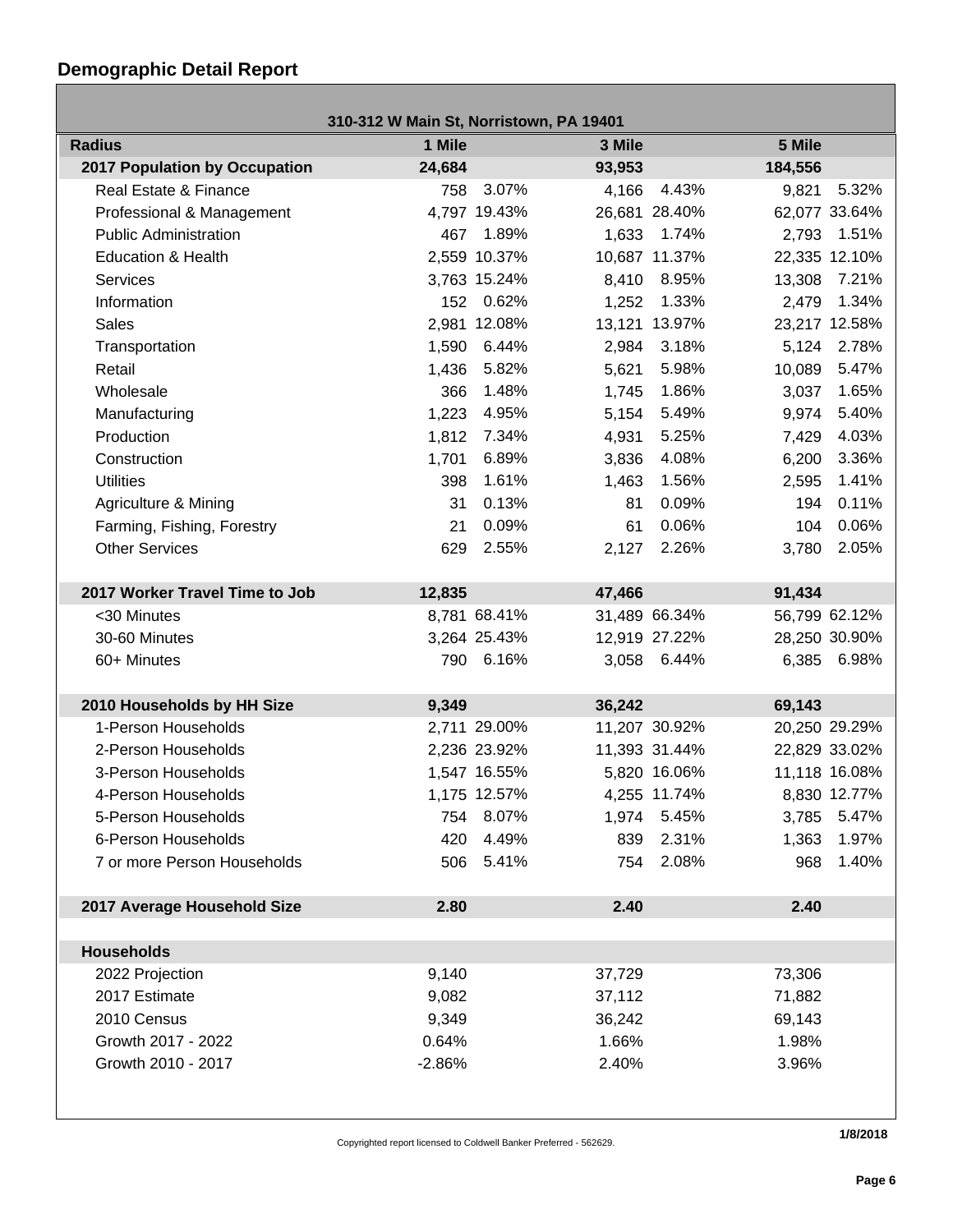# **Demographic Detail Report**

Г

| 310-312 W Main St, Norristown, PA 19401 |           |              |           |               |           |               |
|-----------------------------------------|-----------|--------------|-----------|---------------|-----------|---------------|
| <b>Radius</b>                           | 1 Mile    |              | 3 Mile    |               | 5 Mile    |               |
| 2017 Households by HH Income            | 9,082     |              | 37,113    |               | 71,881    |               |
| $<$ \$25,000                            |           | 3,004 33.08% |           | 6,983 18.82%  |           | 10,108 14.06% |
| $$25,000 - $50,000$                     |           | 2,395 26.37% |           | 7,706 20.76%  |           | 12,205 16.98% |
| \$50,000 - \$75,000                     |           | 1,516 16.69% |           | 6,497 17.51%  |           | 11,311 15.74% |
| \$75,000 - \$100,000                    |           | 1,038 11.43% |           | 5,689 15.33%  |           | 10,678 14.86% |
| $$100,000 - $125,000$                   |           | 487 5.36%    |           | 3,391 9.14%   |           | 7,507 10.44%  |
| \$125,000 - \$150,000                   |           | 271 2.98%    | 2,604     | 7.02%         |           | 5,470 7.61%   |
| \$150,000 - \$200,000                   |           | 232 2.55%    | 2,265     | 6.10%         |           | 6,142 8.54%   |
| \$200,000+                              | 139       | 1.53%        |           | 1,978 5.33%   |           | 8,460 11.77%  |
|                                         |           |              |           |               |           |               |
| 2017 Avg Household Income               | \$54,203  |              | \$82,010  |               | \$104,976 |               |
| 2017 Med Household Income               | \$41,348  |              | \$64,400  |               | \$80,423  |               |
|                                         |           |              |           |               |           |               |
| <b>2017 Occupied Housing</b>            | 9,082     |              | 37,112    |               | 71,882    |               |
| Owner Occupied                          |           | 3,366 37.06% |           | 22,114 59.59% |           | 47,438 65.99% |
| <b>Renter Occupied</b>                  |           | 5,716 62.94% |           | 14,998 40.41% |           | 24,444 34.01% |
| <b>2010 Housing Units</b>               | 10,272    |              | 39,454    |               | 75,577    |               |
| 1 Unit                                  |           | 5,538 53.91% |           | 25,968 65.82% |           | 51,679 68.38% |
| $2 - 4$ Units                           |           | 2,669 25.98% |           | 4,562 11.56%  |           | 6,112 8.09%   |
| 5 - 19 Units                            |           | 1,173 11.42% |           | 3,663 9.28%   |           | 6,085 8.05%   |
| 20+ Units                               |           | 892 8.68%    |           | 5,261 13.33%  |           | 11,701 15.48% |
|                                         |           |              |           |               |           |               |
| 2017 Housing Value                      | 3,366     |              | 22,114    |               | 47,439    |               |
| $<$ \$100,000                           |           | 609 18.09%   | 1,248     | 5.64%         |           | 1,919 4.05%   |
| \$100,000 - \$200,000                   |           | 1,848 54.90% |           | 6,432 29.09%  |           | 8,875 18.71%  |
| \$200,000 - \$300,000                   |           | 557 16.55%   |           | 7,690 34.77%  |           | 13,231 27.89% |
| \$300,000 - \$400,000                   |           | 124 3.68%    |           | 4,440 20.08%  |           | 11,045 23.28% |
| \$400,000 - \$500,000                   |           | 137 4.07%    |           | 1,490 6.74%   |           | 5,002 10.54%  |
| \$500,000 - \$1,000,000                 |           | 62 1.84%     |           | 707 3.20%     |           | 6,029 12.71%  |
| $$1,000,000+$                           | 29        | 0.86%        | 107       | 0.48%         |           | 1,338 2.82%   |
| 2017 Median Home Value                  | \$158,116 |              | \$243,914 |               | \$297,690 |               |
|                                         |           |              |           |               |           |               |
| 2017 Housing Units by Yr Built          | 10,279    |              | 39,501    |               | 75,929    |               |
| Built 2010+                             | 139       | 1.35%        | 2,028     | 5.13%         | 3,768     | 4.96%         |
| Built 2000 - 2010                       | 234       | 2.28%        | 2,197     | 5.56%         | 5,951     | 7.84%         |
| Built 1990 - 1999                       | 240       | 2.33%        | 1,910     | 4.84%         | 5,831     | 7.68%         |
| Built 1980 - 1989                       | 335       | 3.26%        |           | 3,316 8.39%   |           | 7,002 9.22%   |
| Built 1970 - 1979                       | 600       | 5.84%        |           | 4,974 12.59%  |           | 10,991 14.48% |
| Built 1960 - 1969                       |           | 1,222 11.89% |           | 6,501 16.46%  |           | 12,087 15.92% |
| Built 1950 - 1959                       |           | 1,133 11.02% |           | 6,888 17.44%  |           | 12,541 16.52% |
| Built <1949                             |           | 6,376 62.03% |           | 11,687 29.59% |           | 17,758 23.39% |
| 2017 Median Year Built                  | 1947      |              | 1961      |               | 1965      |               |

Copyrighted report licensed to Coldwell Banker Preferred - 562629.

**1/8/2018**

- 1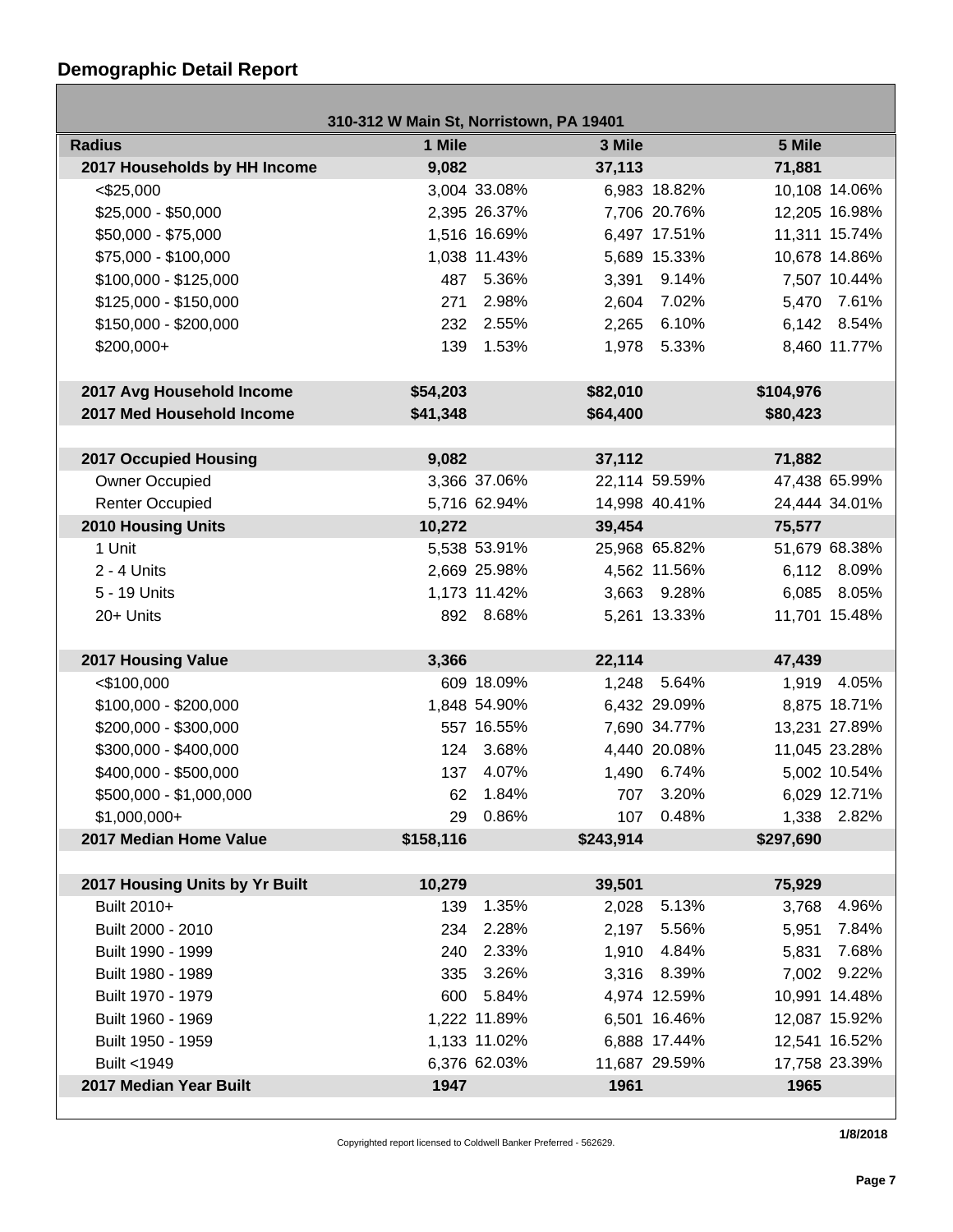#### **Demographic Market Comparison Report 1 mile radius 1 mile radius**

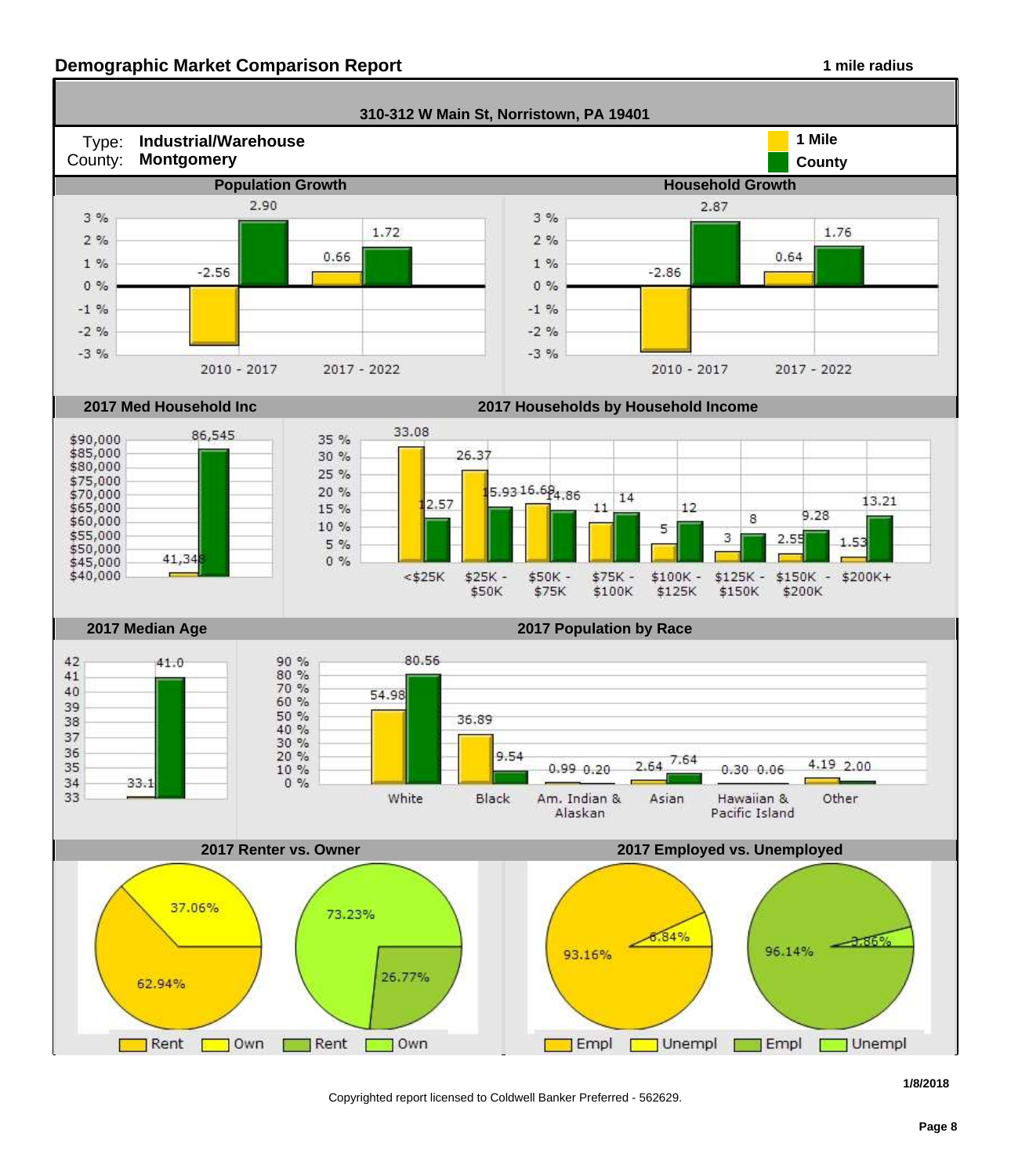| 310-312 W Main St, Norristown, PA 19401                              |          |        |               |        |  |  |
|----------------------------------------------------------------------|----------|--------|---------------|--------|--|--|
| <b>Industrial/Warehouse</b><br>Type:<br>County:<br><b>Montgomery</b> |          |        |               |        |  |  |
|                                                                      | 1 Mile   |        | <b>County</b> |        |  |  |
| <b>Population Growth</b>                                             |          |        |               |        |  |  |
| Growth 2010 - 2017                                                   | $-2.56%$ |        | 2.90%         |        |  |  |
| Growth 2017 - 2022                                                   | 0.66%    |        | 1.72%         |        |  |  |
| Empl                                                                 | 13,115   | 93.16% | 438,726       | 96.14% |  |  |
| Unempl                                                               | 963      | 6.84%  | 17,633        | 3.86%  |  |  |
| 2017 Population by Race                                              | 26,819   |        | 823,073       |        |  |  |
| White                                                                | 14,746   | 54.98% | 663,065       | 80.56% |  |  |
| <b>Black</b>                                                         | 9,893    | 36.89% | 78,520        | 9.54%  |  |  |
| Am. Indian & Alaskan                                                 | 266      | 0.99%  | 1,640         | 0.20%  |  |  |
| Asian                                                                | 708      | 2.64%  | 62,911        | 7.64%  |  |  |
| Hawaiian & Pacific Island                                            | 81       | 0.30%  | 512           | 0.06%  |  |  |
| Other                                                                | 1,125    | 4.19%  | 16,425        | 2.00%  |  |  |
| <b>Household Growth</b>                                              |          |        |               |        |  |  |
| Growth 2010 - 2017                                                   | $-2.86%$ |        | 2.87%         |        |  |  |
| Growth 2017 - 2022                                                   | 0.64%    |        | 1.76%         |        |  |  |
| <b>Renter Occupied</b>                                               | 5,716    | 62.94% | 84,737        | 26.77% |  |  |
| Owner Occupied                                                       | 3,366    | 37.06% | 231,852       | 73.23% |  |  |
| 2017 Households by Household Income                                  | 9,082    |        | 316,589       |        |  |  |
| Income $<$ \$25K                                                     | 3,004    | 33.08% | 39,798        | 12.57% |  |  |
| Income \$25K - \$50K                                                 | 2,395    | 26.37% | 50,421        | 15.93% |  |  |
| Income \$50K - \$75K                                                 | 1,516    | 16.69% | 47,040        | 14.86% |  |  |
| Income \$75K - \$100K                                                | 1,038    | 11.43% | 45,549        | 14.39% |  |  |
| Income \$100K - \$125K                                               | 487      | 5.36%  | 36,727        | 11.60% |  |  |
| Income \$125K - \$150K                                               | 271      | 2.98%  | 25,845        | 8.16%  |  |  |
| Income \$150K - \$200K                                               | 232      | 2.55%  | 29,385        | 9.28%  |  |  |
| Income \$200K+                                                       | 139      | 1.53%  | 41,824        | 13.21% |  |  |
| 2017 Med Household Inc                                               | \$41,348 |        | \$86,545      |        |  |  |
| 2017 Median Age                                                      | 33.10    |        | 41.00         |        |  |  |
|                                                                      |          |        |               |        |  |  |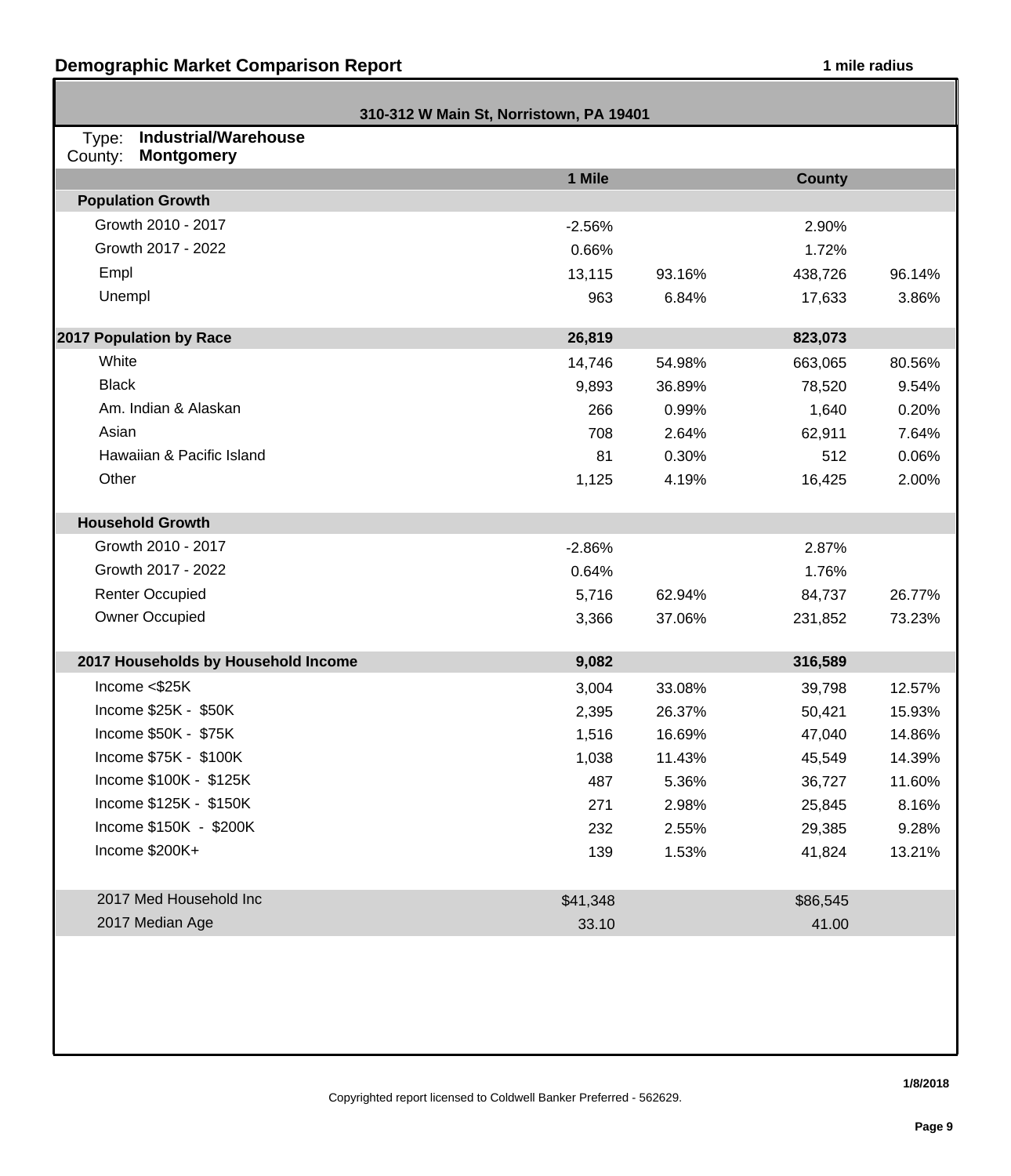# **Demographic Summary Report**

| 310-312 W Main St, Norristown, PA 19401                                                             |                                      |                                                   |              |                        |                        |  |
|-----------------------------------------------------------------------------------------------------|--------------------------------------|---------------------------------------------------|--------------|------------------------|------------------------|--|
| <b>Building Type: Industrial</b><br>RBA: 7,500 SF<br>Land Area: .18 AC<br>Total Available: 7,500 SF | Office Avail: -<br>$%$ Leased: $0\%$ | Warehse Avail: 7,500 SF<br>Rent/SF/Yr: Negotiable |              |                        |                        |  |
| <b>Radius</b>                                                                                       | 1 Mile                               |                                                   | 3 Mile       |                        | 5 Mile                 |  |
| Population                                                                                          |                                      |                                                   |              |                        |                        |  |
| 2022 Projection                                                                                     | 26,996                               |                                                   | 94,543       |                        | 184,866                |  |
| 2017 Estimate                                                                                       | 26,819                               |                                                   | 93,070       |                        | 181,444                |  |
| 2010 Census                                                                                         | 27,525                               |                                                   | 91,147       |                        | 175,030                |  |
| Growth 2017 - 2022                                                                                  | 0.66%                                |                                                   | 1.58%        |                        | 1.89%                  |  |
| Growth 2010 - 2017                                                                                  | $-2.56%$                             |                                                   | 2.11%        |                        | 3.66%                  |  |
| 2017 Population by Hispanic Origin                                                                  | 9,151                                |                                                   | 13,429       |                        | 16,206                 |  |
| 2017 Population                                                                                     | 26,819                               |                                                   | 93,070       |                        | 181,444                |  |
| White                                                                                               |                                      | 14,746 54.98%                                     |              | 64,555 69.36%          | 137,526 75.80%         |  |
| <b>Black</b>                                                                                        |                                      | 9,893 36.89%<br>1.00%                             |              | 18,282 19.64%<br>0.47% | 24,337 13.41%          |  |
| Am. Indian & Alaskan                                                                                | 267                                  | 2.64%                                             | 441          | 7.50%                  | 538 0.30%<br>8.17%     |  |
| Asian<br>Hawaiian & Pacific Island                                                                  | 707<br>81                            | 0.30%                                             | 6,977<br>118 | 0.13%                  | 14,830<br>0.07%<br>136 |  |
| Other                                                                                               | 1,126                                | 4.20%                                             | 2,697        | 2.90%                  | 2.25%<br>4,077         |  |
| U.S. Armed Forces                                                                                   | 9                                    |                                                   | 40           |                        | 65                     |  |
|                                                                                                     |                                      |                                                   |              |                        |                        |  |
| <b>Households</b>                                                                                   |                                      |                                                   |              |                        |                        |  |
| 2022 Projection                                                                                     | 9,140                                |                                                   | 37,729       |                        | 73,306                 |  |
| 2017 Estimate                                                                                       | 9,082                                |                                                   | 37,112       |                        | 71,882                 |  |
| 2010 Census                                                                                         | 9,349                                |                                                   | 36,242       |                        | 69,143                 |  |
| Growth 2017 - 2022                                                                                  | 0.64%                                |                                                   | 1.66%        |                        | 1.98%                  |  |
| Growth 2010 - 2017                                                                                  | $-2.86%$                             |                                                   | 2.40%        |                        | 3.96%                  |  |
| <b>Owner Occupied</b>                                                                               |                                      | 3,366 37.06%                                      |              | 22,114 59.59%          | 47,438 65.99%          |  |
| <b>Renter Occupied</b>                                                                              |                                      | 5,716 62.94%                                      |              | 14,998 40.41%          | 24,444 34.01%          |  |
| 2017 Households by HH Income                                                                        | 9,082                                |                                                   | 37,113       |                        | 71,881                 |  |
| Income: <\$25,000                                                                                   |                                      | 3,004 33.08%                                      |              | 6,983 18.82%           | 10,108 14.06%          |  |
| Income: \$25,000 - \$50,000                                                                         |                                      | 2,395 26.37%                                      |              | 7,706 20.76%           | 12,205 16.98%          |  |
| Income: \$50,000 - \$75,000                                                                         |                                      | 1,516 16.69%                                      |              | 6,497 17.51%           | 11,311 15.74%          |  |
| Income: \$75,000 - \$100,000                                                                        |                                      | 1,038 11.43%                                      |              | 5,689 15.33%           | 10,678 14.86%          |  |
| Income: \$100,000 - \$125,000                                                                       | 487                                  | 5.36%                                             | 3,391        | 9.14%                  | 7,507 10.44%           |  |
| Income: \$125,000 - \$150,000                                                                       | 271                                  | 2.98%                                             | 2,604        | 7.02%                  | 5,470 7.61%            |  |
| Income: \$150,000 - \$200,000                                                                       | 232                                  | 2.55%                                             | 2,265        | 6.10%                  | 6,142 8.54%            |  |
| Income: \$200,000+                                                                                  | 139                                  | 1.53%                                             | 1,978        | 5.33%                  | 8,460 11.77%           |  |
| 2017 Avg Household Income                                                                           | \$54,203                             |                                                   | \$82,010     |                        | \$104,976              |  |
| 2017 Med Household Income                                                                           | \$41,348                             |                                                   | \$64,400     |                        | \$80,423               |  |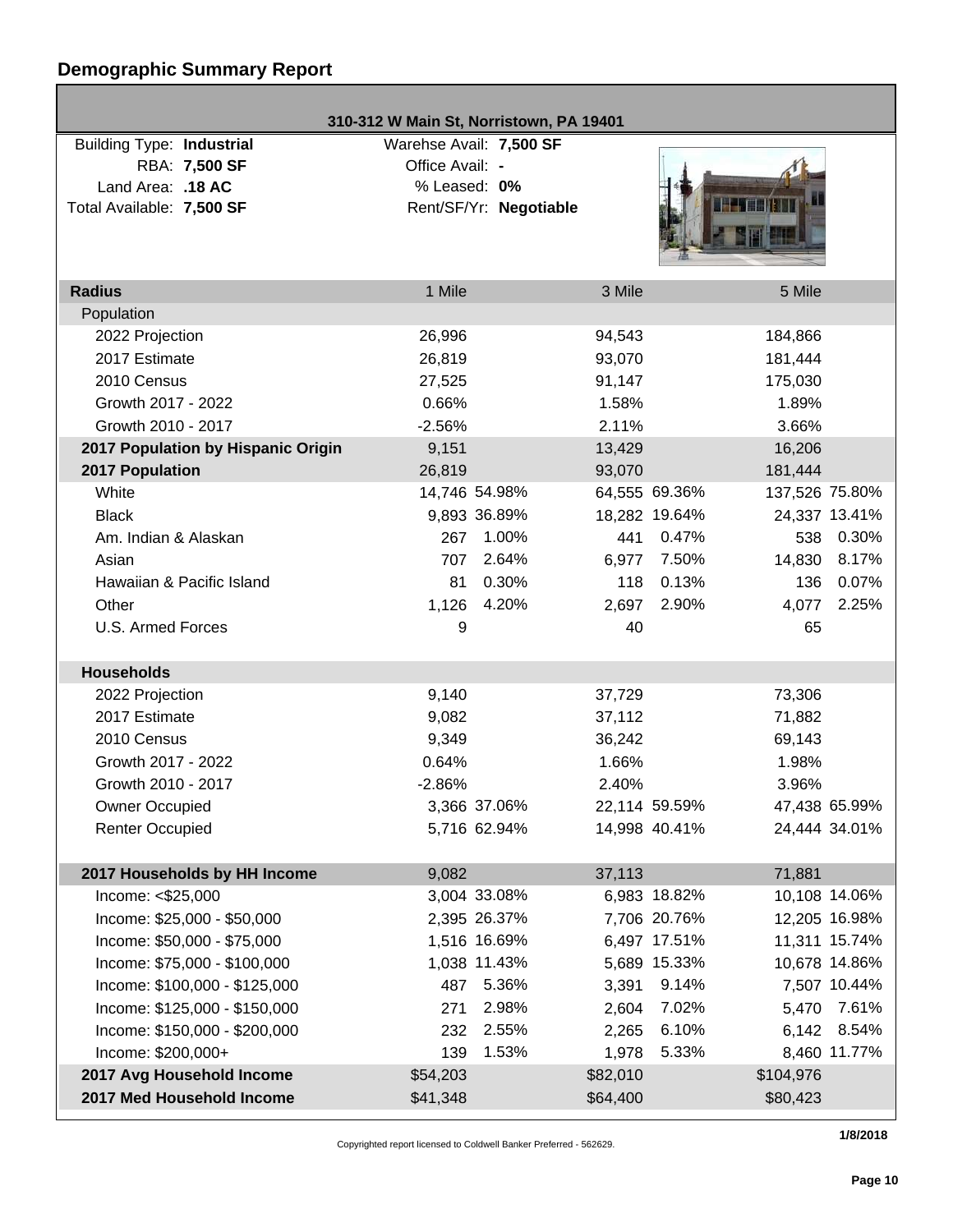|                                                                                                     | 310-312 W Main St, Norristown, PA 19401 |                                                   |        |               |        |               |
|-----------------------------------------------------------------------------------------------------|-----------------------------------------|---------------------------------------------------|--------|---------------|--------|---------------|
| <b>Building Type: Industrial</b><br>RBA: 7,500 SF<br>Land Area: .18 AC<br>Total Available: 7,500 SF | Office Avail: -<br>% Leased: 0%         | Warehse Avail: 7,500 SF<br>Rent/SF/Yr: Negotiable |        |               |        |               |
| <b>Description</b>                                                                                  | 2010                                    |                                                   | 2017   |               | 2022   |               |
| <b>Population</b>                                                                                   | 27,525                                  |                                                   | 26,819 |               | 26,996 |               |
| Age 0 - 4                                                                                           | 2,574                                   | 9.35%                                             | 2,018  | 7.52%         | 1,922  | 7.12%         |
| Age 5 - 9                                                                                           | 2,022                                   | 7.35%                                             | 2,080  | 7.76%         | 1,964  | 7.28%         |
| Age 10 - 14                                                                                         | 1,853                                   | 6.73%                                             | 1,951  | 7.27%         | 1,945  | 7.20%         |
| Age 15 - 19                                                                                         | 1,966                                   | 7.14%                                             | 1,778  | 6.63%         | 1,849  | 6.85%         |
| Age 20 - 24                                                                                         | 2,522                                   | 9.16%                                             | 1,803  | 6.72%         | 1,764  | 6.53%         |
| Age 25 - 29                                                                                         |                                         | 2,869 10.42%                                      | 2,227  | 8.30%         | 1,870  | 6.93%         |
| Age 30 - 34                                                                                         | 2,264                                   | 8.23%                                             | 2,514  | 9.37%         | 2,124  | 7.87%         |
| Age 35 - 39                                                                                         | 1,938                                   | 7.04%                                             | 2,211  | 8.24%         | 2,218  | 8.22%         |
| Age 40 - 44                                                                                         | 1,807                                   | 6.56%                                             | 1,856  | 6.92%         | 2,065  | 7.65%         |
| Age 45 - 49                                                                                         | 1,703                                   | 6.19%                                             | 1,659  | 6.19%         | 1,812  | 6.71%         |
| Age 50 - 54                                                                                         | 1,652                                   | 6.00%                                             | 1,576  | 5.88%         | 1,618  | 5.99%         |
| Age 55 - 59                                                                                         | 1,314                                   | 4.77%                                             | 1,451  | 5.41%         | 1,472  | 5.45%         |
| Age 60 - 64                                                                                         | 995                                     | 3.61%                                             | 1,185  | 4.42%         | 1,300  | 4.82%         |
| Age 65 - 69                                                                                         | 660                                     | 2.40%                                             | 900    | 3.36%         | 1,055  | 3.91%         |
| Age 70 - 74                                                                                         | 512                                     | 1.86%                                             | 621    | 2.32%         | 789    | 2.92%         |
| Age 75 - 79                                                                                         | 356                                     | 1.29%                                             | 412    | 1.54%         | 539    | 2.00%         |
| Age 80 - 84                                                                                         | 281                                     | 1.02%                                             | 283    | 1.06%         | 337    | 1.25%         |
| Age 85+                                                                                             | 238                                     | 0.86%                                             | 295    | 1.10%         | 353    | 1.31%         |
| Age 15+                                                                                             |                                         | 21,077 76.57%                                     |        | 20,771 77.45% |        | 21,165 78.40% |
| Age 20+                                                                                             |                                         | 19,111 69.43%                                     |        | 18,993 70.82% |        | 19,316 71.55% |
| Age 65+                                                                                             | 2,047                                   | 7.44%                                             | 2,511  | 9.36%         |        | 3,073 11.38%  |
| <b>Median Age</b>                                                                                   | 30                                      |                                                   | 33     |               | 35     |               |
| <b>Average Age</b>                                                                                  | 32.20                                   |                                                   | 34.20  |               | 35.60  |               |
| <b>Population By Race</b>                                                                           | 27,525                                  |                                                   | 26,819 |               | 26,996 |               |
| White                                                                                               |                                         | 15,434 56.07%                                     |        | 14,746 54.98% |        | 14,752 54.65% |
| <b>Black</b>                                                                                        |                                         | 10,064 36.56%                                     |        | 9,893 36.89%  |        | 9,973 36.94%  |
| Am. Indian & Alaskan                                                                                | 267                                     | 0.97%                                             | 267    | 1.00%         | 249    | 0.92%         |
| Asian                                                                                               | 622                                     | 2.26%                                             | 707    | 2.64%         | 753    | 2.79%         |
| Hawaiian & Pacific Islander                                                                         | 59                                      | 0.21%                                             | 81     | 0.30%         | 79     | 0.29%         |
| Other                                                                                               | 1,046                                   | 3.80%                                             | 1,126  | 4.20%         | 1,190  | 4.41%         |
|                                                                                                     |                                         |                                                   |        |               |        |               |